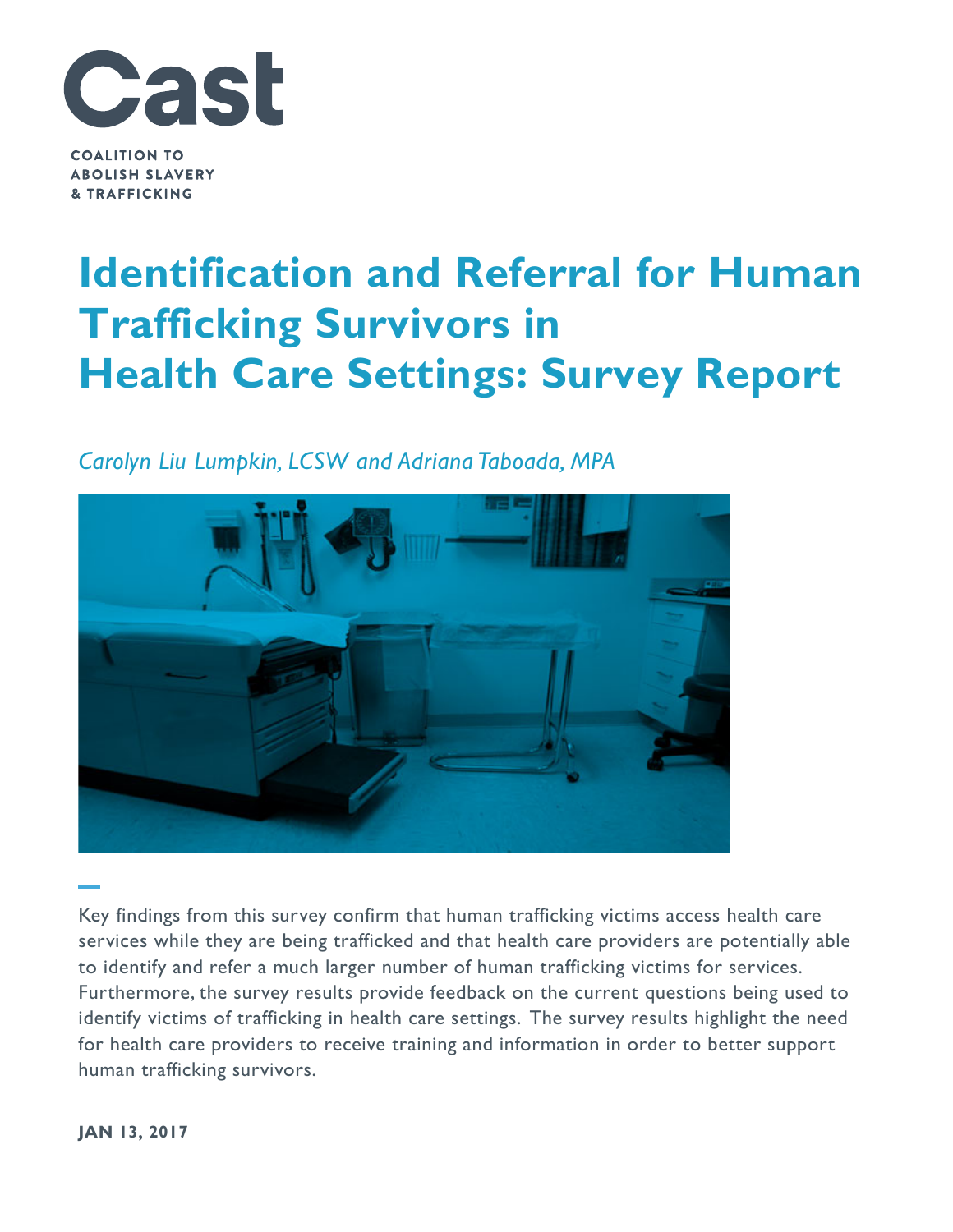# Identification and Referral for Human Trafficking Survivors in Health Care Settings: Survey Report

# INTRODUCTION

CAST is continuously committed to learning from human trafficking survivors to adapt and create evidence-based models to meet their emerging needs and to inform the field on best practice models for services and training. Through the generous support of the Kaiser Permanente Southern California Fund, Queenscare, and Dignity Health, CAST currently provides training to health care professionals in Los Angeles County to increase the identification and referral of human trafficking survivors for services. CAST engaged in a survey of human trafficking survivors in the Fall of 2016 in order to inform the trainings for health care professionals and to understand any changes in the experience of survivors of human trafficking within health care settings. The main purpose of the survey was to identify whether trafficking victims are accessing health care services while in their trafficking situation and if there is potential for identification and/or referral by staff in health care settings. Furthermore, this survey aimed to evaluate the questions currently being used for identification in health care settings through the perspective of human trafficking survivors. The survey was distributed amongst members of the National Survivor Network (NSN) and clients of CAST's Case Management Program. This brief report presents key findings from the survey results.

### **National Survivor Network (NSN)**

In February 2011, CAST launched the National Survivor Network (NSN) in an effort to foster connections between survivors of diverse forms of human trafficking and to build a national anti-trafficking movement in which survivors are at the forefront and recognized as leaders. The NSN's mission is to bring together a community of survivors of human trafficking by creating a platform for survivor-led advocacy, peer-to-peer mentorship, and empowerment that embraces all survivors, regardless of gender, age, nationality or type of trafficking experience. Members of the NSN include survivors from various backgrounds, spanning 23 countries, including Brazil, Burkina Faso, Cameroon, Canada, Colombia, Costa Rica, Ecuador, Ethiopia, Ghana, Honduras, Hungary, India, Indonesia, Jamaica, Kenya, Mexico, Netherlands, Nigeria, Philippines, Puerto Rico, Sri Lanka, Zambia, and the United States. Active members currently reside in over 32 states including Arizona, Arkansas, California, Colorado, Florida, Georgia, Hawaii, Illinois, Indiana, Kentucky, Maine, Maryland, Massachusetts, Michigan, Minnesota, Missouri, Nebraska, Nevada, New Jersey, New York, North Carolina, North Dakota, Ohio, Oregon, Pennsylvania, South Dakota, Tennessee, Texas, Utah, Virginia, Washington, and Washington D.C. The NSN's diverse membership makes it uniquely representative of the myriad of situations and dynamics experienced by survivors of human trafficking.

## **CAST Case Management Program**

CAST has spent the last 18 years developing and implementing a comprehensive, trauma-informed and victim-centered Case Management Program for survivors of human trafficking. Utilizing an empowerment approach, CAST's Case Management Program provides a coordinated continuum of care to meet the emergency response and long-term needs of all types of human trafficking survivors living in Los Angeles County, and is uniquely designed to respond to the diverse needs of each individual survivor. Utilizing a 13-point assessment tool to ensure that the survivor's needs are being met, case managers go the extra mile to assist survivors with the basic necessities, training, and support that is needed to move from crisis to thriving. In addition, case managers provide life skills training, supportive counseling, and advocacy.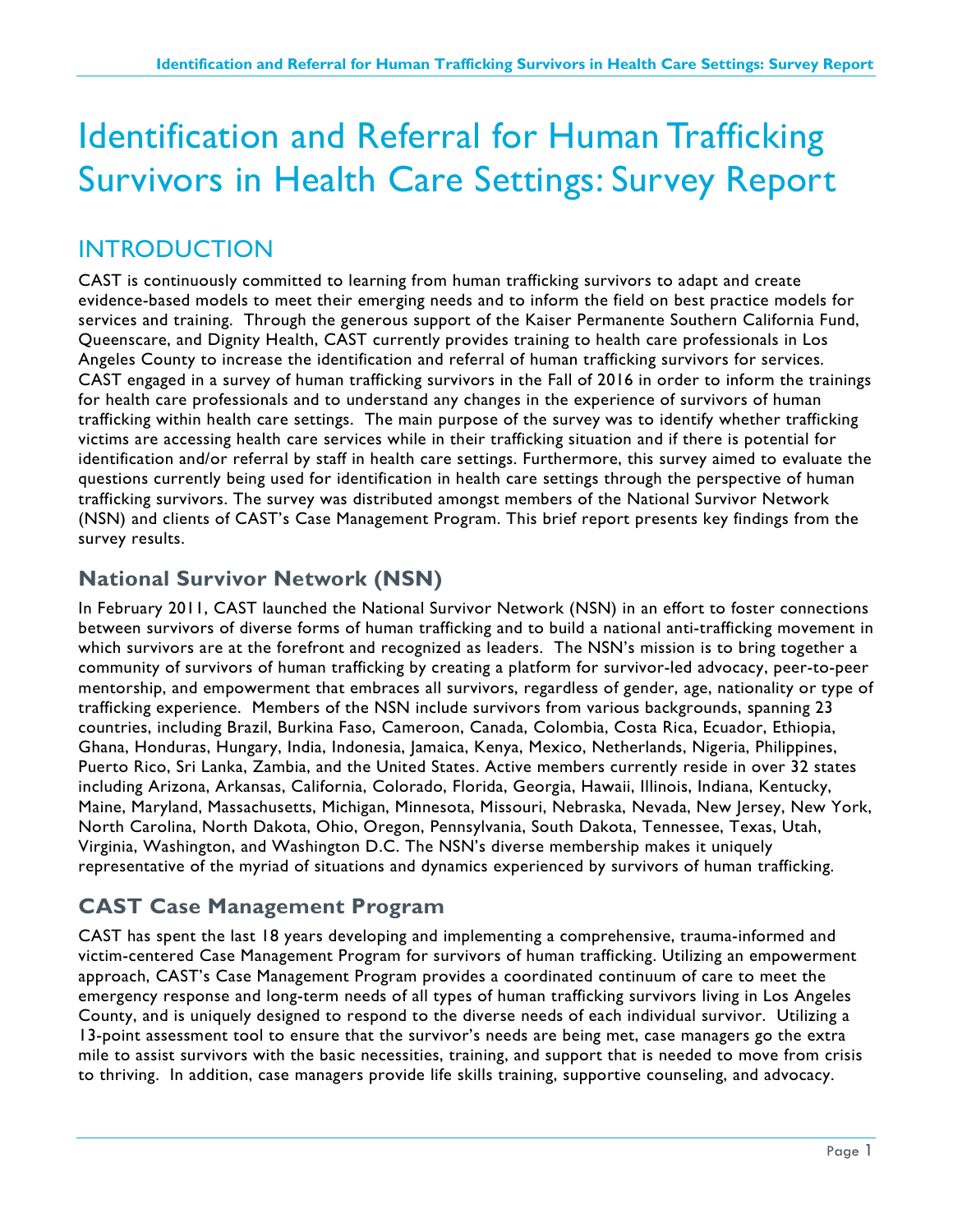# SURVEY METHODOLOGY

#### **Questionnaire**

A structured questionnaire of 20 questions was developed for the purpose of this study, titled the *Identification and Referral in Health Care Settings* survey.

#### **Implementation**

The survey was distributed to members of the NSN through a post on the NSN Facebook page in the Fall of 2016 where members were encouraged to complete the survey electronically. In addition, all current CAST case management clients were provided a paper version of the survey.

# RESULTS

#### **Respondents**:

A total of 55 individuals responded to the *Identification and Referral in Health Care Settings* survey. More than half of the respondents were survivors of sex trafficking (54%), 42% of the respondents were survivors of labor trafficking, and 4% were survivors of both labor and sex trafficking. The majority of those who responded had been trafficked between 1 to 5 years (61.8%), and 20% had been trafficked for more than 5 years. 24 respondents identified California as the primary state where they were trafficked.

Chart 1: Type of Trafficking



The majority of the respondents indicated that they were trafficked as adults (63.6%). 18.2% indicated that they were trafficked when they were minors only, and another 18.2% indicated that they were trafficked while they were minors and into their adulthood.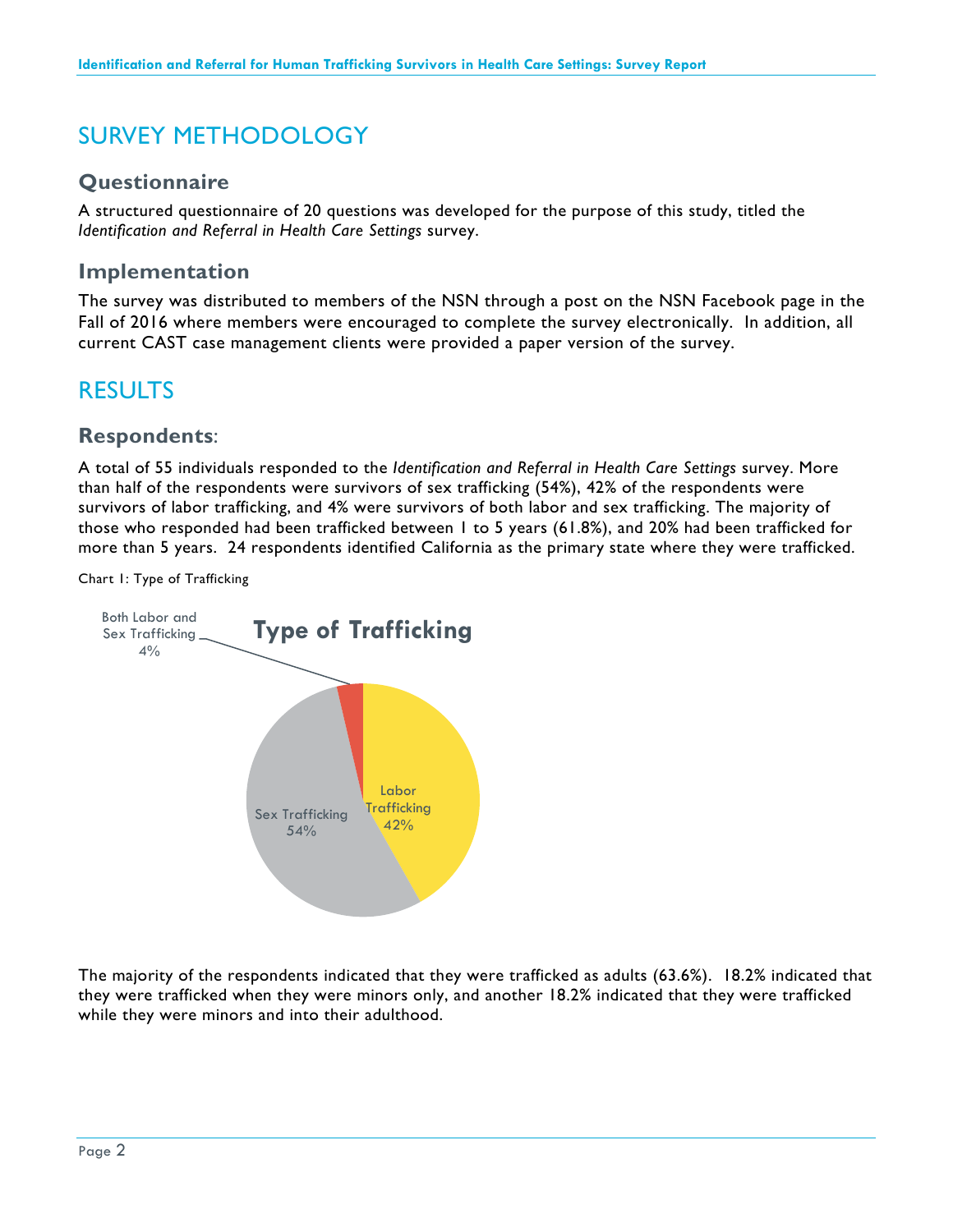

Chart 2: Age Category when Trafficked disaggregated by Type of Trafficking

### **Accessing Health Care Services while in Trafficking Situations:**

Over half of the respondents indicated that they accessed health care services at least one time while in their trafficking situation (64%). Accessing health care services seemed to be more common for victims of sex trafficking when compared to victims of labor trafficking.

Chart 3: Question Result: *While you were trafficked, did you ever access health services?* Disaggregated by Type of Trafficking



Out of the 64% of individuals who accessed health care while in their trafficking situation, 31.1% indicated accessing services at a community clinic. Many survivors also indicated visiting ER /County Hospitals and private doctor offices.

### **Identification and Referral by Health Care Providers:**

An overwhelming 96.7% indicated that they had **never** been provided with information and/or resources about trafficking while visiting a doctor's office or health care provider. Only 1 respondent indicated that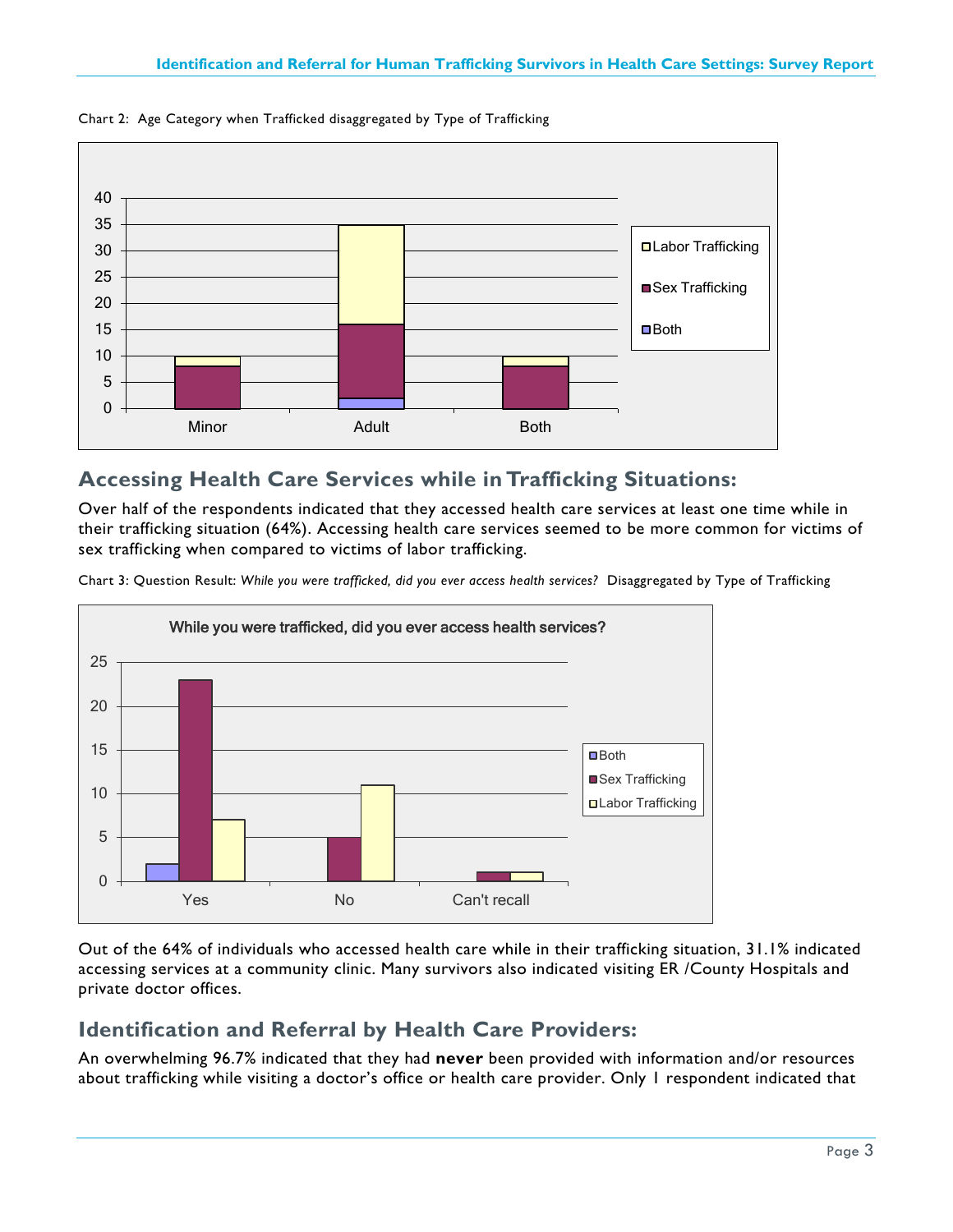#### **Identification and Referral for Human Trafficking Survivors in Health Care Settings: Survey Report**

they were identified by a health care provider as a victim of human trafficking. Despite this, 64.3% of respondents indicated that they believed health care providers are in a position to help identify and refer trafficking victims for services.

Chart 4: Question Result: *Do you feel doctors/health care providers are in a position to help identify and refer trafficking victims for services?* 



40% of respondents also indicated that there was something that his/her doctor could have said or done to help them while they were in their trafficking situation. Respondents provided suggestions/comments that fall within these themes:

- Ask screening questions: For example, *Are you safe? Who is hurting you? Are you happy? Do you want a different life for yourself?*
- Provide information and resources: Explain that there are places that can help, provide hotline number, and share resources.
- Providers' behaviors: Be kind, don't' judge, establish rapport, say that it's ok to talk, say that it's safe
- Offer to Contact Authorities: Offer to call the authorities and keep them safe until police arrives

Respondents were asked to rate the helpfulness of the following questions, which are also currently provided to health care providers during CAST trainings to assist in identifying potential trafficking victims.

- 1. What type of work do you do?
- 2. What are your workings or living conditions like?
- 3. Can you leave your job if you want to?
- 4. Do you owe your employer money?
- 5. Is somebody holding your passport or ID?
- 6. Where do you sleep or eat?
- 7. Are you able to talk to your family/friends?
- 8. Has anyone ever threatened you or your family?
- 9. Have you been forced to have sex for money, food, shelter or other needs?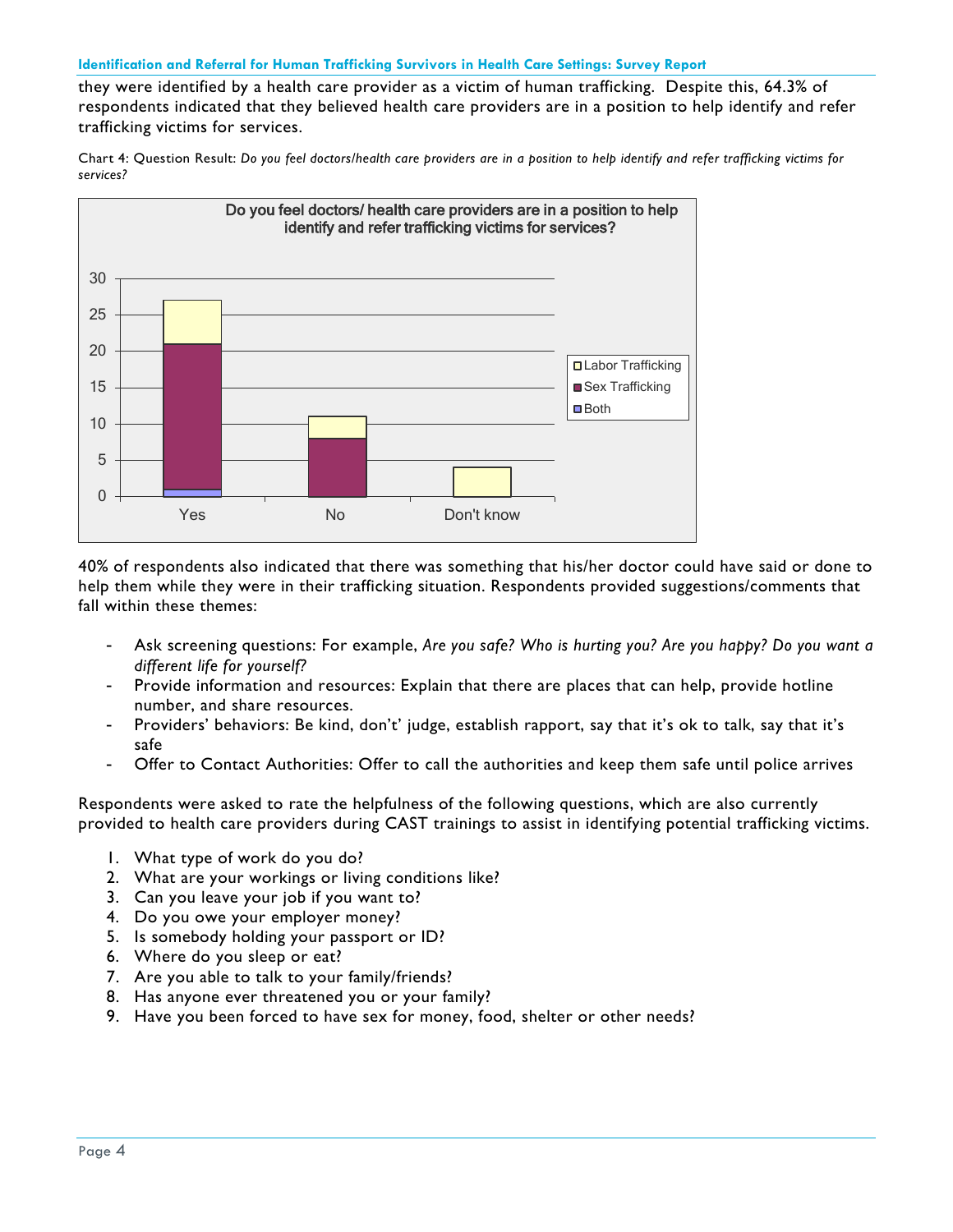Chart 5: Question Results: *Please rate how helpful these questions are in identifying a potential trafficking victim by a health care provider*